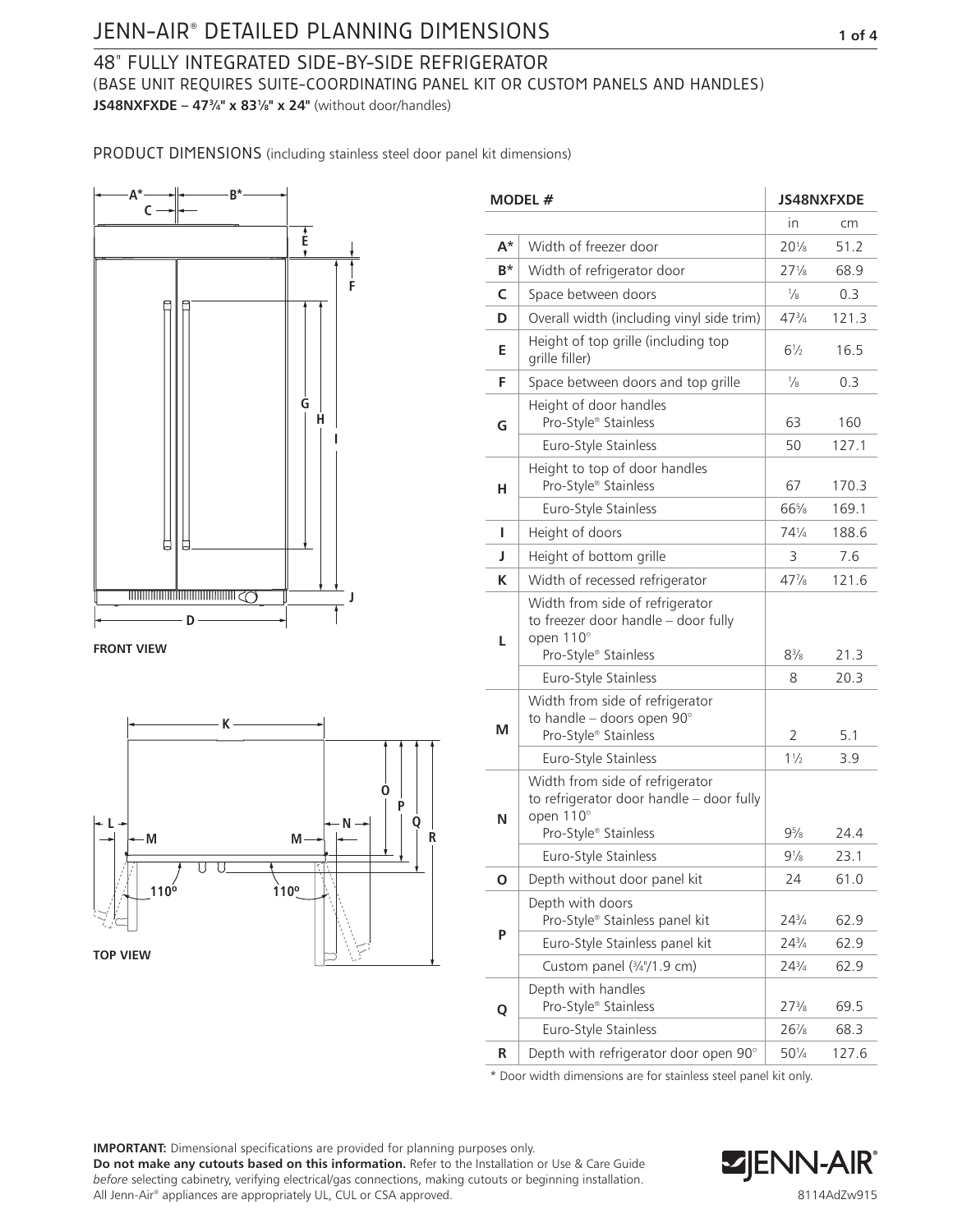# JENN-AIR® DETAILED PLANNING DIMENSIONS **2 of 4**

## 48" FULLY INTEGRATED SIDE-BY-SIDE REFRIGERATOR (BASE UNIT REQUIRES SUITE-COORDINATING PANEL KIT OR CUSTOM PANELS AND HANDLES) **JS48NXFXDE – 473/4" x 831/8" x 24"** (without door/handles)

## DIMENSIONS AS INSTALLED



| MODEL # |                                              | JS48NXFXDE      |       |
|---------|----------------------------------------------|-----------------|-------|
|         |                                              | in              | cm    |
| $A^*$   | Height without compressor (min.)             | $74\frac{3}{8}$ | 188.9 |
| $B^*$   | Height of recessed refrigerator (min.)       | $83\frac{1}{8}$ | 211.1 |
| C       | Depth with refrigerator door open 90° (min.) | $50\frac{3}{4}$ | 128.8 |
| D       | Depth with handles (min.)                    |                 |       |
|         | Pro-Style® Stainless                         | $27\frac{3}{8}$ | 69.5  |
|         | Euro-Style Stainless                         | $26\frac{7}{8}$ | 68.3  |
| E       | Depth with doors (min.)                      |                 |       |
|         | Pro-Style <sup>®</sup> Stainless panel kit   | $24\frac{3}{4}$ | 62.9  |
|         | Euro-Style Stainless panel kit               | $24\frac{3}{4}$ | 62.9  |
|         | Custom panel (3/4"/1.9 cm)                   | $24\frac{3}{4}$ | 62.9  |
| F.      | Depth without door panel kit (min.)          | 24              | 61.0  |
| G       | Depth of compressor (min.)                   | 19%             | 50.5  |
|         |                                              |                 |       |

\*Add 11 ⁄4" (3.2 cm) to the height dimension when leveling legs are fully extended.

#### **SIDE VIEW**

**IMPORTANT:** Dimensional specifications are provided for planning purposes only. **Do not make any cutouts based on this information.** Refer to the Installation or Use & Care Guide *before* selecting cabinetry, verifying electrical/gas connections, making cutouts or beginning installation. All Jenn-Air® appliances are appropriately UL, CUL or CSA approved.

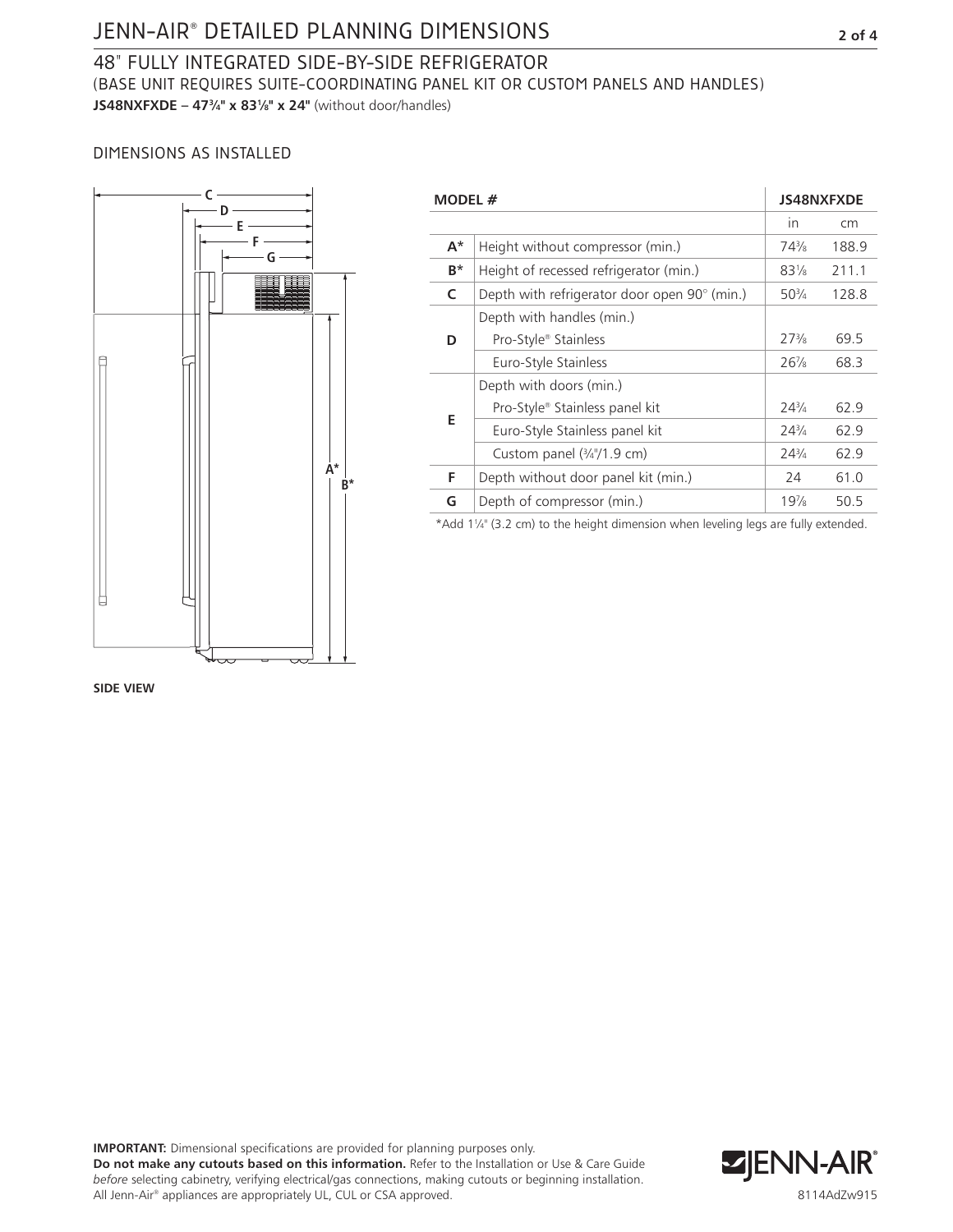# JENN-AIR<sup>®</sup> DETAILED PLANNING DIMENSIONS **3** of 4

# 48" FULLY INTEGRATED SIDE-BY-SIDE REFRIGERATOR

(BASE UNIT REQUIRES SUITE-COORDINATING PANEL KIT OR CUSTOM PANELS AND HANDLES) **Door Panel Soffit 6" (15.2 cm) min.**

**Door Panel**

**JS48NXFXDE – 47<sup>3</sup>/4" x 83<sup>1</sup>/<sub>8</sub>" x 24"** (without door/handles)

### 3 STYLES FOR DOOR PANEL INSTALLATION

#### STANDARD INTEGRATED GRILLE INSTALLATION **6" (15.2 cm) min.**





**SIDE VIEW – STAINLESS STEEL PANEL KIT**

### FULLY INTEGRATED GRILLE INSTALLATION





**FRONT VIEW – FALSE FRONT (OPTION 2)**



**Grille Panel**

**Door Panel**

**Standard Grille Bracke** 

**Airflow**

**SIDE VIEW – CUSTOM PANEL**



**Cabinet**

"L" Bracke

**Top Grille Filler**

> β O. |0

• Attach the standard custom grille with the

- Attach the full-height grille with the integrated grille bracket provided with the refrigerator.
- Requires a minimum of 6" (15.2 cm) of open space above the refrigerator, which must not be blocked in any way, including soffits.
- 



- Requires a minimum of 6" (15.2 cm) of open space above the refrigerator, which must not be blocked in any way, including soffits.
	- \* Refer to the Armoire Kit installation instructions for additional dimensions and installation details.





**Airflow Airflow (OPTION 1) FRONT VIEW – OPEN TO CEILING** 











**(OPTION 1) (OPTION 2)**

**IMPORTANT:** Dimensional specifications are provided for planning purposes only. **Do not make any cutouts based on this information.** Refer to the Installation or Use & Care Guide *before* selecting cabinetry, verifying electrical/gas connections, making cutouts or beginning installation. All Jenn-Air® appliances are appropriately UL, CUL or CSA approved.